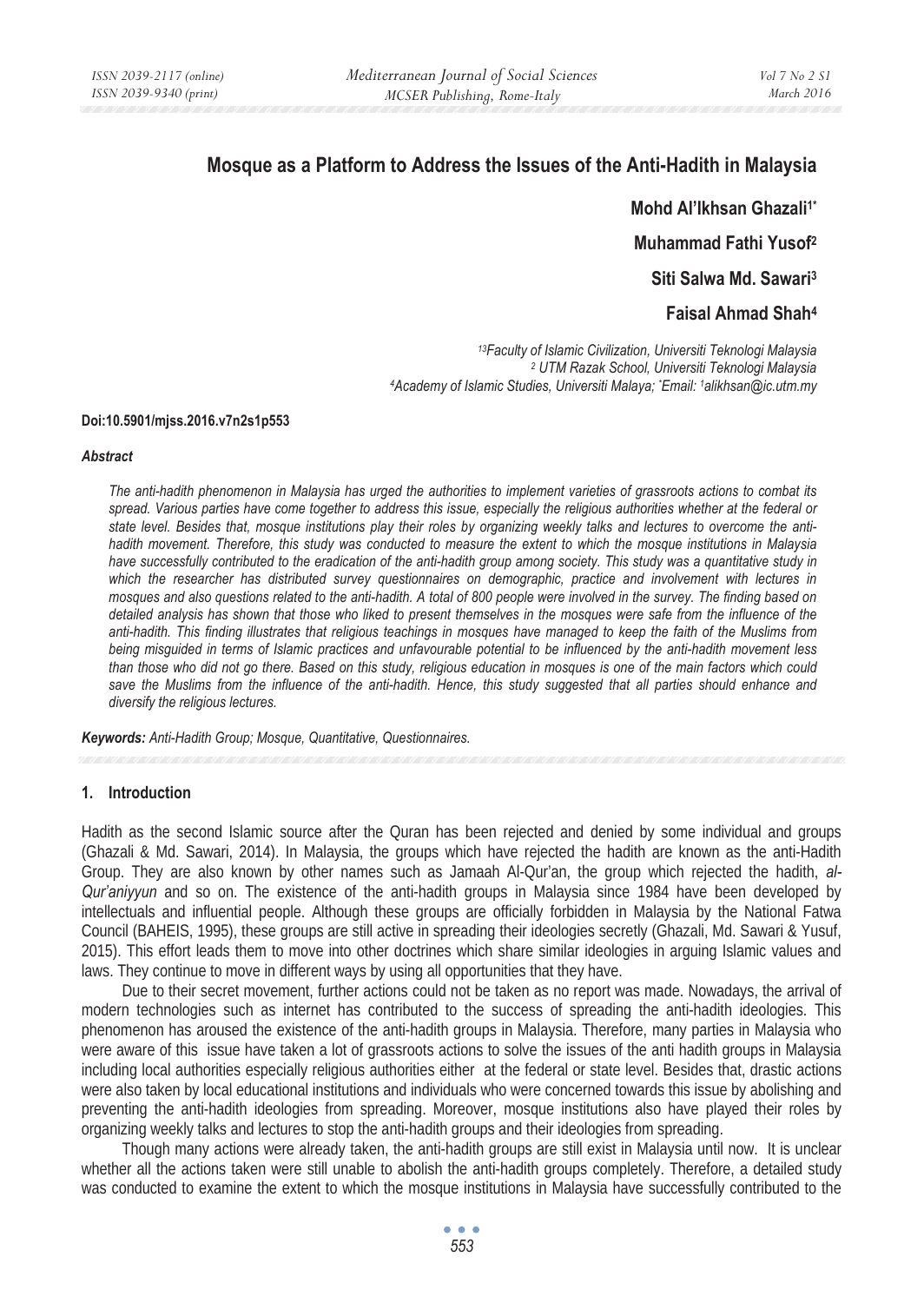eradication of the anti-hadith groups among society and whether the actions taken were ineffective to the community. Hence, this study aimed to answer the research questions.

### **2. Statment of Problem**

Muslims particularly in Malaysia believe in the principles of faith and the rules of religion inherited since early ages. These rules and principles have been hold by Muslims since they came from the foundation of Islamic sources which are the Quran (Al Hafiz et, al, 2016a, 2016b) and the Sunnah of the Prophet Muhammad S.A.W (Muhaidi, Mohd Al'Ikhsan & Siti Salwa, 2015a, 2015b). The matters of faith such as the existence of punishment after the death or the Shariah matters like covering the aurah are the matters which have been agreed upon and approved by the Muslims. There is no one who rejected these Islamic rules and principles unless those who have gone astray. Therefore, these matters are authentic, the validity descended from Allah and His Messenger S.A.W. All new things especially the one which opposes the authentic was rejected.

The anti-hadith issues began in Malaysia in 1986 with the publication of a book written by Kassim Ahmad titled 'Hadis Satu Penilaian Semula' (Hadith A Reassessment). He urged Muslims to leave the hadith that caused disunity among people and stick only to the Qur'an (BAHEIS 1995). Those involved in this teaching were known as the anti-hadith groups, who said that the task of the Prophet S.A.W. was only to bring the Qur'an to mankind. Thus, according to them, Al-Qur'an was the only one which should be followed, not more than that (Hafiz 2002).

The banned on the book of 'Hadis Satu Penilaian Semula' (Hadith A Reassessment) by the Ministry of Home Affairs on June 7, 1986 (BAHEIS 1995) and the banned on the anti-hadith movement by the National Fatwa Committee in 1995 (Abdul Hamid t.th.) did not restrict the anti-hadith activities and teachings. Now, they have a more intense and effective medium which is the internet. In addition, they also spread their teachings by writing articles in local newspapers, distributing free leaflets from house to house and putting up posters in public places (Hafiz 2002). In the current issue leaflets 'Fenomina Ajaran Sesat Di Malaysia' (Heresies Phenomenon in Malaysia), JAKIM has listed the anti-hadith teachings as one of 15 heresies that were still active in Malaysia (Jakim t.th.).

The anti-hadith groups have successfully influenced some of the Muslim thinkers in Malaysia especially the intellectuals among university lecturer, journalist, author, writer, medical doctor, doctorate in economics and so on (Abdul Hamid t.th.). Their main target was the public people who have little knowledge about Islam (Hafiz 2002). According to Selangor's Mufti (Kosmo May 18, 2006), those who were affected and became followers of the anti-hadith groups, were not only those with limited knowledge of his religion but also included those who were professionals in religion field

# **3. Literature Review**

According to Dewan Dictionary (2002), 'tribe' is a group or groups and anti is a prefix which means against, oppose or disagree. The literal meaning of the hadith is new or news (al-Fairuzabadi 1987), or what is uttered by a speaker (Khalil al-Jur t.th.).

*Munkir is an isim facil (doer) from the word ankara yunkiru inkaran ( أنكر بنكر انكار ). Denying something is ignorant while denying or rejecting the bounties is blasphemy (Khalil al-Jur t.th.), as Allah S.W.T says (Al-Qur'an, Surah al-Nahl 16:83): "They recognize the favours of Allah; then they deny them; and most of them are (creatures) ungrateful."* 

In *Lisan al-c Arab*: Denying is similar with *juhud* which means denying in the situation where one is in consciousness (Ibn Manzur t.th.). According to Dewan Dictionary (2002), disobey or deny has three purposes, first; does not allow (claimed), deny, reject and break the rule, second; reluctant, does not comply and does not want and third; denial, rejection and neglecting the rule.

Sunnah originally means the way (al-Nawawi t.th.). Sunnah also means *'sirah'* and *'regular way'* whether good or bad (Ibn Manzur t.th.). The word Sunnah which means 'the way' is found in some verses in the Qur'an, one of them is the word of Allah S.W.T. (Al-Qur'an, Surah al-Nisa'4: 26):

It means:

*Allah does wish to make clear to you and to show you the ordinances of those before you; and (He does wish to) turn to you (in Mercy): and Allah is All-Knowing, All-Wise.* 

The word Sunnah which means 'the way' is also found in some hadith of the Prophet S.A.W., one of the hadith is:

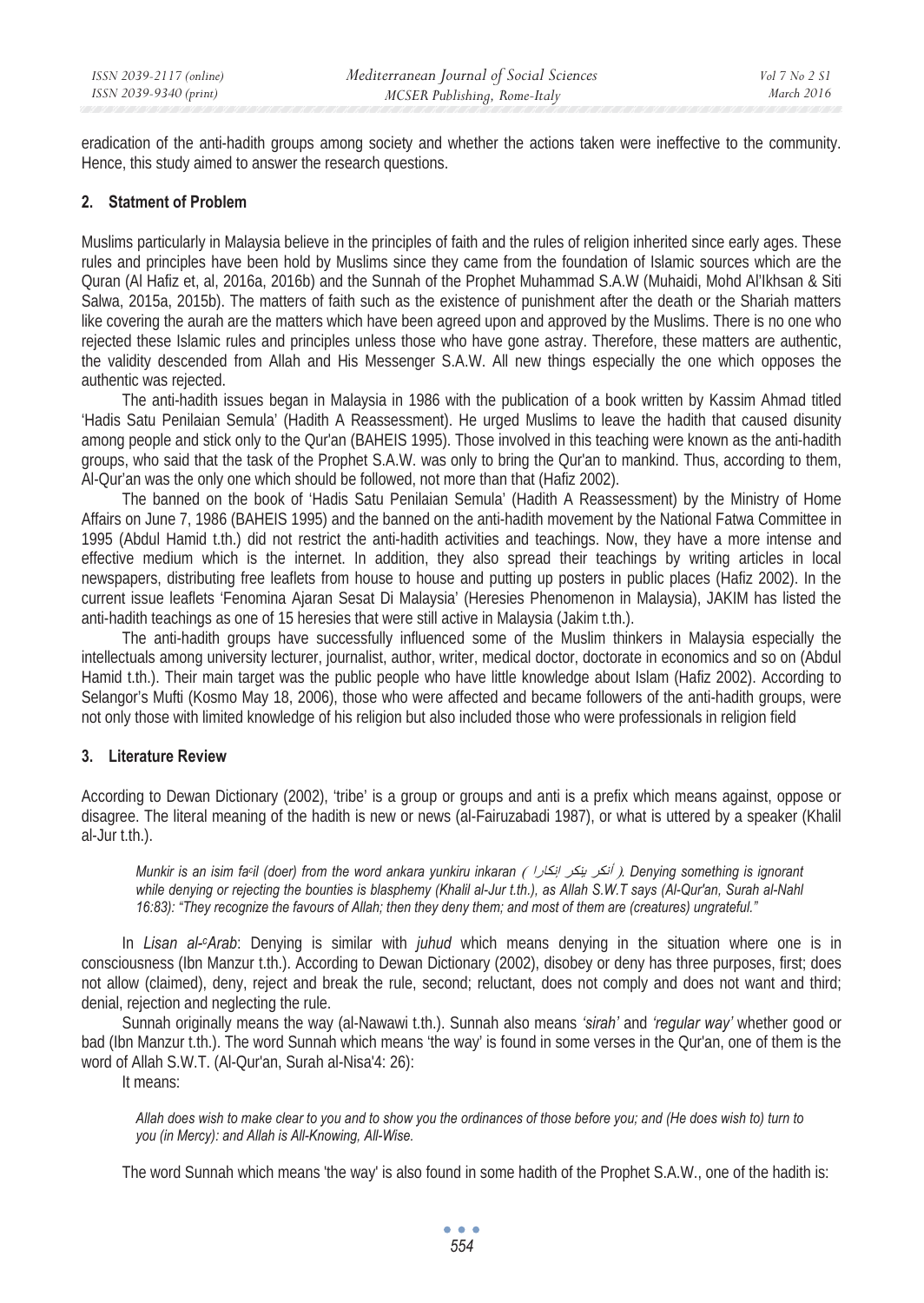*Anyone who creates (set up) the good way (to be followed) in Islam, then he will get his reward and the reward of those who do so afterwards without the slightest decrease in their merits, and anyone who creates (set up) bad way (to be followed) in Islam, then he will get his sin and the sin of those who do so afterwards without the slightest decrease in their sins.* 

*(Reported by Muslim)* 

### *3.1 The History Of Sunnah Rejection*

The rejection of the hadith of Prophet Muhammad S.A.W is not new. It has been started since the time of Imam Shafie. The seeds towards the rejection of hadith have begun earlier during the time of the Prophet and his companions. During Prophet's time, an Arab Bedouin who was ignorant and misguided has met the Prophet S.A.W. He has questioned about the division of property made by the Prophet S.A.W. That property came from Yemen. The companions have described in words on the physical appearance of that man (al-Ashqar 1999): A person with the eyes inward, high cheekbones, his forehead raised, thick beard and bald with short sarong. He told the Prophet S.A.W. like a leader with extensive knowledge after the Prophet S.A.W. finished dividing the property: Fear Allah S.W.T. Then said the Prophet: "Woe to you, am I not a member of the Earth who is most eligible for fear of Allah S.W.T? When he left, the Prophet S.A.W said: Undoubtedly will come from that man, people who read the Book of Allah S.W.T. smoothly, but do not pass through their throat, they have moved out from their religion like an arrow released from its target".

Al-Hasan al-Basri narrated: When 'Imran bin Husain was sitting with his companions, a man said: Do not tell us apart from the Quran. He said: Come here, and then we approached him. 'Imran answered: What do you think if you and your friends teach the Qur'an, did you ever find in it, four rakaah zuhr prayer, four rakaah Asr prayer, three rakaah maghrib prayer through a strong reading on both? What do you think if you and your friends teach the Quran, do you find in it seven times circles around the Kaabah and seven times circles between Safa and Marwah? Then he said: O my people take from us, for God's sake, if you do so you will not go astray.

According to Habeeb (2004), confusion like this also happened to Umayya ibn Khalid in which he was trying to solve all the problems by using the Qur'an alone. He has said to Abdullah ibn Umar: We found the descriptions of the five daily prayers and the prayers during the war in the Qur'an, but we did not find anything about prayers during travelling in it. Then Abdullah ibn Umar said: My nephew, Allah has sent to us Prophet Muhammad S.A.W. and we did not know anything. Surely we will do what have been done by the Prophet S.A.W.

In Sahih Bukhari and Muslim, there was a story of a woman who came to Abdullah ibn Masud r.a. as follows: A woman came to meet with a well-known companion Abdullah ibn Masud r.a then criticized him because he has insulted the women who made tattoos, women who shaved their eyebrows and women who changed their teeth to make it beautiful, women who changed Allah's creation. He said to that woman: Why can't I curse those who were cursed by the Prophet S.A.W and this was found in the Book of Allah S.W.T She said: I have read the Book of Allah S.W.T. and I did not find anything. He said: If you read it you will surely find it, don't you read the word of Allah S.W.T.: ... What the Messenger gives to you, accept it and what he forbids you, leave it. The woman said: Yes. Ibn Masud said: Verily the Prophet S.A.W. has forbidden them. The same also applied to Ayub al-Sakhtiani, when he said: When I taught hadith to a man, he has said: Tell us nothing except the Qur'an. Ayub said: Behold this man is misguided and misleading (al Khatib).

Across the time, the numbers of individual who adhered to the Qur'an solely were increasing. However, at that time, they did not represent any group and they moved individually. Generally, this ideology did not occur in all Muslim countries. It just happened in Iraq, or more specifically in Basrah. The facts to this problem were 'Imran ibn Husain and Ayub al-Sakhtiani, both lived in Basrah. The statement from Imam Shafie who has stated that most of the denials of the hadith were from Basrah reinforced this theory (al -A'zomi 1992 & al-Siba'ie & 1985).

After the time of Imam Shafie, issues about the rejection of the hadith or the opinions referred only to the Quran without referring to other sources of Islamic law; hadith, consensus (ijma') and analogy (qiyas) were no longer heard. Muslims have agreed to accept the Hadith as the second source of knowledge after Al-Qur'an (Habeeb 2004). There were no more individuals or groups who denied the hadith in the end of the second century or even much longer until the end of the third century. This defamation came back after the conquest of the West in the 14th century (al-A'zomi 1992).

### *3.2 The Sunnah Position In The Khawarij, Muktazilah And Syiah Groups*

All Islamists use Sunnah as their source of reference. However, there was also among those who rejected the Sunnah. This refusal was not because of the basis that sunnah was not an argument. Their refusal however was due to the way it was narrated by a companion who they believed were infidels, and their hadiths were rejected as happened to *firqah*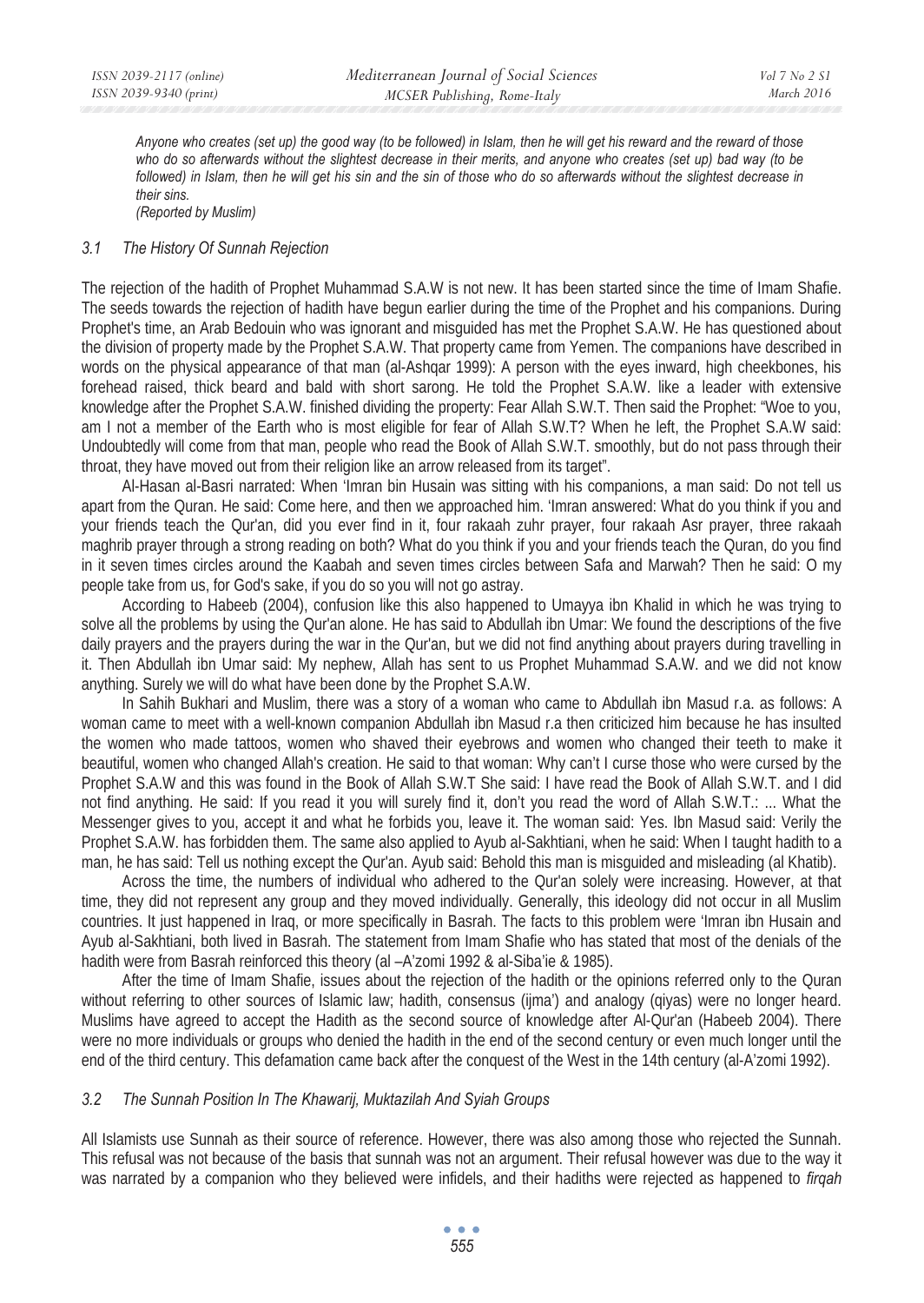*Khawarij* and Syiah. The refusal also occurred because of the hadiths were contradicting with their stream as happened to *firqah* Mu'tazili (al-A<sup>c</sup>zomi 1992 & al-Siba<sup>c</sup>ie 1985).

# *3.3 The History Of The Rejection Of The Hadith In Modern Time*

After the 2nd century (AH), there was no longer heard about individual or groups who called out towards abandoning the sunnah (al-Sibaci 1985). At that time, Islam has to face with the movement of false hadith that began in the last quarter of the first century, though the seeds towards it has been started earlier (Fallatah 1981). Sunnah rejection in modern era began with the arrival of Western invaders who conquered Muslim countries.

# *3.4 Judgement For Denying The Hadith*

According to Imam al-Shawkani (t.th.), convictions on the arguements towards the holy sunnah and its personal way in determining matters of legislation were already known in religion, none who contradict this matter but receive no reward for him even the slightest in Islam. Ibn Hazm (t.th.) viewed, a Muslim who believed the oneness of Allah could not refer to other than the Qur'an and the Sunnah of the Prophet S.A.W. when arguing. He also could not deny with what were in both. If he did that when he realized (*qiam al-hujjah*), he was a sinner. If he thought he could do it out of order and the duty to obey one of them, then he was a disbeliever without a doubt. According to him: If someone said: "We will not accept anything unless what we found in the Qur'an", then this person was considered as an infidel according to the consensus of the ummah. The acceptance of such view would negate the five obligation prayers except a rakaah between the sunset until the nightfall and another one at dawn.

A Muslim has no choice but to accept the Qur'an and the Sunnah as the primary source in life. One could not say that he was committed to the teachings of Islam if he rejected the hadith as an argument (al-A'zomi 1992). The absence of Sunnah reference will cause a lot of issues regarding faith, worship, jurisprudence and many other things which were excluded from the tenets of Islam. Thus, the form of Islam which was not perfect will appear, lack of everything, different from what have been brought by the Prophet S.A.W. The influences of the Sunnah were things that could not be denied. That was why Imam al-Auwza'i said: The Qur'an needs the Sunnah more than the Sunnah towards the Qur'an. Ibn Abd al-Bar said: The Sunnah states the rules in the Al-Qur'an and explains its meaning. Abu Yahya ibn Kathir said: The Sunnah is the judge of the Qur'an (al-Shawkani t.th.).

Sheikh Husain Makhluf, the former mufti of Egypt and the council member *Ta'sis Rabitah al- c Alam al-Islami* Makkah in *Akhbar al- c Alam al-Islami* dated 4 Muharram 1399H said: Whoever left the Sunnah of *qauliah* or *fic liah* that has remained from the Prophet S.A.W. in religious law, then he is an apostate (Husnan 1995).

# **4. Research Methodology**

This study was conducted using a quantitative research design in which the researcher has distributed survey questionnaires to 1,200 public, private sectors and civil servants in the Klang Valley. According to Hohman (2006), quantitative method are originally developed in the natural sciences to study natural phenomena occur within a society. Therefore in this study 800 respondents involved to answer survey questionnaires related to anti-hadith phenomena in Malaysia. The survey questionnaires which have been distributed entailed three main constructs;

- i. Demographic Background (Part A). This section contained questions on general information about demographic background of respondents.
- ii. Muslims' Appreciation towards Religion (Part B). This section contained questions related to the Muslims' appreciation towards religion.
- iii. Muslims' Response about the anti-Hadith Group (Part C). This section contained questions related to knowledge, feelings (perceptions and attitudes) and behaviour of Muslims against the anti-hadith. There are three methods which have been used by the researchers to distribute the survey questionnaires which were;
	- a. The researchers have distributed the survey questionnaires in governmental departments and private companies.
	- b. The survey questionnaires were distributed in these areas and the respondents were asked to return them to the author's address.
	- c. The researchers have sent the survey questionnaires via e-mail through contacts and further contacts will be extended to third parties, and so on.

The data analysis of this study was divided into two parts; descriptive analysis and inferential analysis (test of

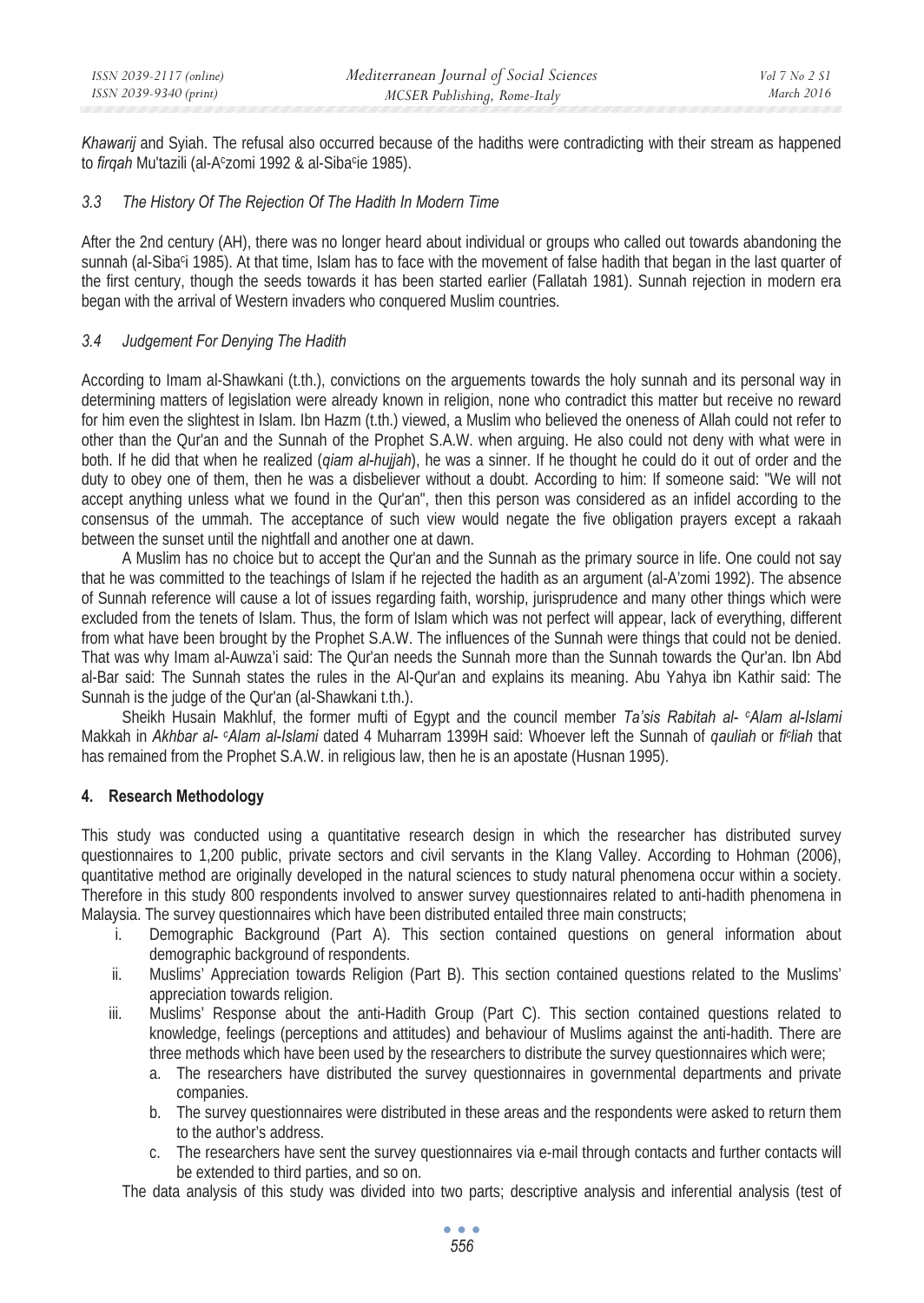difference and correlation analysis). Both analyses were to answer the research questions and thus achieved the objectives of the study.

### **5. Findings and Discussion**

The sample distribution was categorized into age, gender, status and race which have been shown in Table 1 as follows:

**Table 1.** Sample Profile according to age, gender, status and race

| Factor        | Categorized     | N   | %    |
|---------------|-----------------|-----|------|
| Ages          | 21-30 years     | 316 | 39.5 |
|               | 31-40 years     | 251 | 31.4 |
|               | 41-50 years     | 179 | 22.4 |
|               | 51-60 years     | 54  | 6.8  |
| Gender        | Male            | 400 | 50   |
|               | Female          | 400 | 50   |
| <b>Status</b> | Single          | 239 | 29.9 |
|               | Marriage        | 555 | 69.4 |
|               | <b>Divorced</b> | 6   | 0.8  |
| Race          | Malay           | 800 | 100  |
| Total         |                 | 800 | 100  |

Based on Table 1 above, 316 respondents (39.5%) were aged between 21-30 years, 251 respondents (31.4%) were aged between 31-40 years, 179 respondents (22.4%) were aged between 41-50 years and 54 respondents (6.8%) were aged between 51-60 years. The number of all respondents was 800 (100%). The table also shows that the number of male respondents was 400 (50%) similar with the number of female respondents, which was 400 (50%). In terms of status, the table shows that the number of respondents who were single was 239 (29.9%) and the number of respondents who were married was 555 (69.4%). The number of respondents who were divorced was 6 (0.8%). The table also shows that 100% or 800 respondents of this research were among the Malay ethnic.

**Table 2.** Shows the item of pray in mosques

| ltem   | NW        | NΒ      |            |            | ٧O        | Mean | <b>SP</b> | Level     |
|--------|-----------|---------|------------|------------|-----------|------|-----------|-----------|
| Mosque |           | 196     | 394        | 155        | 34        | 2.98 | 0.845     | <b>SR</b> |
|        | $(2.6\%)$ | (24.5%) | $(49.3\%)$ | $(19.4\%)$ | $(4.3\%)$ |      |           |           |

Table 2 shows the item of pray in mosques, (mean = 2.98, sp = 0845). It has been observed that 19.4% and 4.3% of respondents were regularly and very often went to mosques, 49.3% of them were occasionally and 24.5% and 2.6% of them were never have been and never went there. The table below shows in details the frequency of respondents by gender.

**Tabel 3.** The details the frequency of respondents by gender pray in mosque.

|        |        | <b>NW</b>  | <b>NB</b> |     | R   | VO | Total |
|--------|--------|------------|-----------|-----|-----|----|-------|
| Gender | Male   |            | 48        | 187 | 131 | 32 | 400   |
|        | Female | 10         | 148       | 207 | 24  |    | 400   |
| Total  |        | $^{\circ}$ | 196       | 394 | 155 | 34 | 800   |

Table 3 above shows that 163 male respondents (40.75%) were frequently and very often went to the mosque for congregational prayers and the number for female respondents was 26 (6.5%). The number of male respondents who occasionally went to the mosque was 187 (46.75%) and 207 for female respondents (51.75%). For men who never have been and never went to the mosque were 50 respondents (12.5%).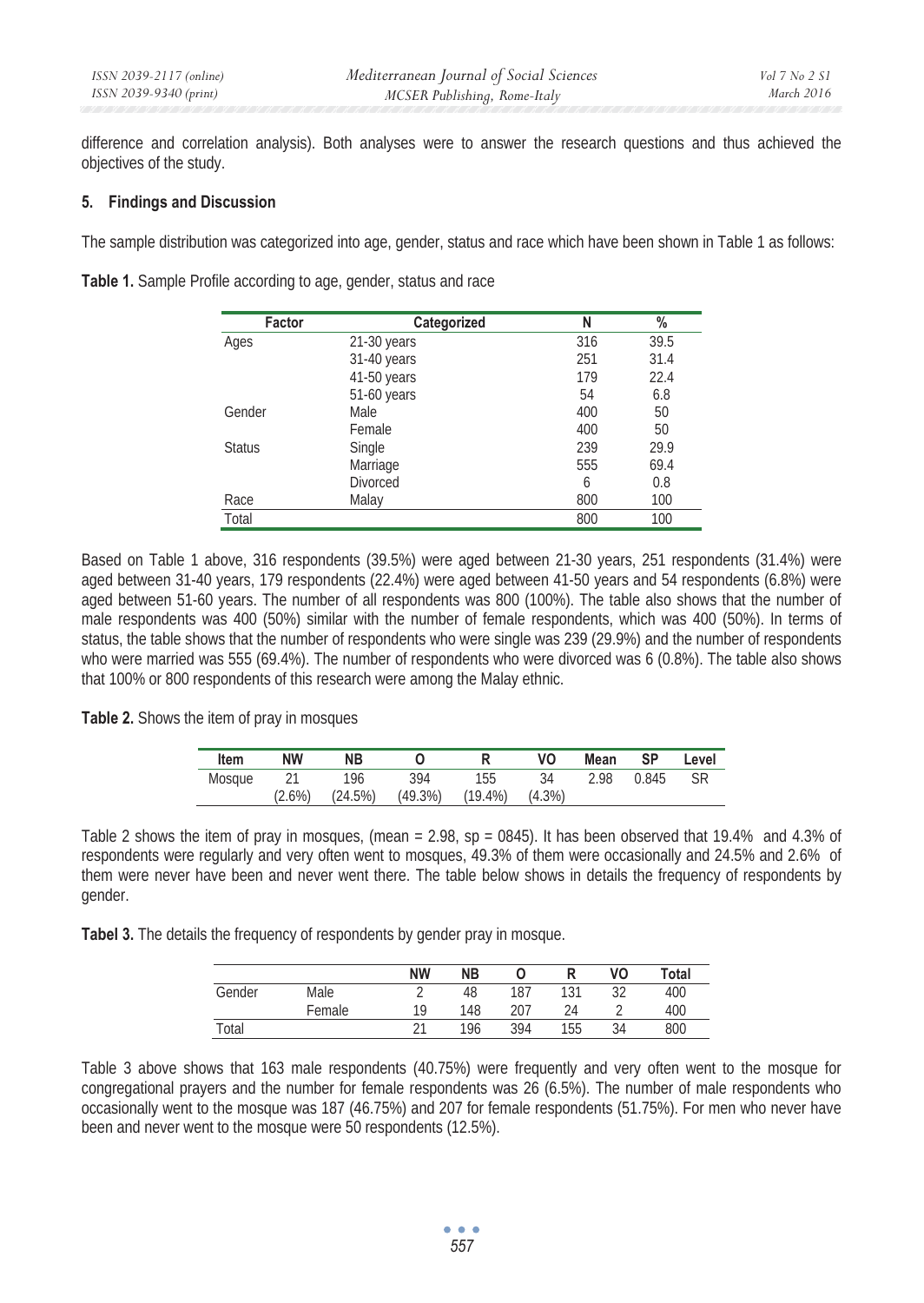**Table 3:** Correlation between interest Muslim to study religious knowledge and influence of anti-hadis

| Correlation                                                            | R                 | Sig.P Level |                |
|------------------------------------------------------------------------|-------------------|-------------|----------------|
| 'Attend for lectures at the mosque' * the influence of the anti-hadith | $-0.162**0.000$   |             | $\overline{1}$ |
| Attend Talks * the influence of the anti-hadith                        | $-0.126***$ 0.000 |             |                |
| 'Discuss religious issues' * the influence of the anti-hadith          | $-0.178**$ 0.000  |             |                |

Table 4 above shows that there was a significant correlation at a low level on all items which were 'Attend for lectures at the mosque' (r =-0.162, p <0.01), 'Attend talks' (r = -0.126, p <0.01) 'Discuss religious issues' (r = -0.178, p <0.01). Overall, the relationship between the interests to study religious knowledge with the influence of the anti-hadith was in a low level.

**Table 5.** Correlation between 'congregation in the mosque' and influence of anti-hadis

| <b>Correlation</b>                                                        | ĸ | evel. |
|---------------------------------------------------------------------------|---|-------|
| of anti-hadis<br>cono<br>at * influence of<br>the mosque'<br>ın<br>nation |   |       |

Table 5 above shows that there was a significant correlation at a low level in the 'congregation in the mosque' (r = -0.108, p <0.01)'. Overall, the relationship between the practices of Muslims with the effect of the anti-hadith was in a low level (r  $= -0.221$ ,  $p < 0.01$ ).

The detailed analysis of the findings have shown that those who liked to present themselves in mosques were safe from the anti-hadith influences. This illustrated that the religious studies in mosques have managed to keep the faith of Muslims from misguided. In terms of practicing Islamic teachings, Muslims were less potential to be influenced by the anti-hadith than those who did not go to the mosques.

# **6. Concluding Remarks**

Muslims who have discussions on religious matters, presented themselves to the mosque for religious study and followed the lectures were the safest from being influenced by the anti-hadith ideologies. Given the religious education in the mosques were among the main factors which could save Muslims from the influence of the anti-hadith group, it is recommended that all parties should enhance and diversify religious lectures. Campaigns for Muslims to go to the mosques must be held immediately so that the lectures could be attended by many people. Those who liked to discuss religious matters were also in a safe zone from the influence of the anti-hadith group. Therefore, it is suggested that Islamic scholars should have discussions especially on current issues at the end of their talks or lectures, attended by public people.

## **References**

Al-Qur'an

al-Nawawi, Ibn Neural Araz. H.Th. Kitab al-majmuc syarh al-muhazzab. Jeddah: Maktabah al-Irshad.

al-Nawawi, Ibn Neural Araz. H.Th. Tahzib al-Asma 'wa al-lughat. Beirut: Dar al-Pole al-cIlmiyyah.

al-Firuzabadi, Majd al-Din Muhammad ibn Yackub. 1407H / 1987. al-Qamus al-Muhith, Beirut: al-Risala Muassasah

al-Shawkani, Muhammad ibn Cali. H.Th. Irshad al-Fuhul A Verification Ila al-rights cilmi min al-motion. Cairo: Dar al-polar.

al-Aczomi, Muhammad Mustafa. 1413H / 1992. Dirasat fi al-hadith al-Nabawi wa tadwinihi date. Beirut: al-Maktab al-Islami.

Ahmad, Ahmad ibn Hanbal. 1419H / 1998. Musnad. Riyard: Bait al-Afkar al-Dauliyyah. Ahmad Husnan. 1416H / 1995. Inkaru movement al-Sunnah and the answer. Ed. 3rd. Jakarta: Media propaganda

Baheis, the Islamic Affairs Division of the Prime Minister. 1995. Explanation The notion Antihadis. Kuala Lumpur: Islamic Affairs Division of the Prime Minister.

Dictionary. 2002. Ed. 3rd. Kuala Lumpur: Dewan Bahasa dan Pustaka.

Khalil al-Jur. Larus 1987. mucjam al-al-al-hadith Carabi. Paris: Maktabah Larus.

Ibn Manzur, Mukram Jamaluddin Muhammad ibn al-Ansari. H.Th. Lisan al-carab.

t.tpt .: Muassasah Misriah al-al-al-Ta'lif disgraced lil wa al-Anba 'wa al-Nasr Ibn Hazm, al-Hafiz Abu Muhammad Hazmi Cali ibn al-Andalusi al-Zahiri. H.Th. al-Ihkam fi al-Ahkam motion. Egypt: Matbacah al-Imam.

Ibn Hazm, Cali ibn Ahmad. H.Th. al-muhalla. Beirut: Dar al-Jail.

Hafiz Firdaus Abdullah. 2002. 20 Arguments group antihadis and answers. Johor Bahru: Freeshipping.

Sharah Sahih Muslim Imam Nawawi, The Book of Knowledge, Maktabah al-Mu'aiyad, Riyard, CTK. 1, 1994 / 1414H jzk. 16, p. 443.